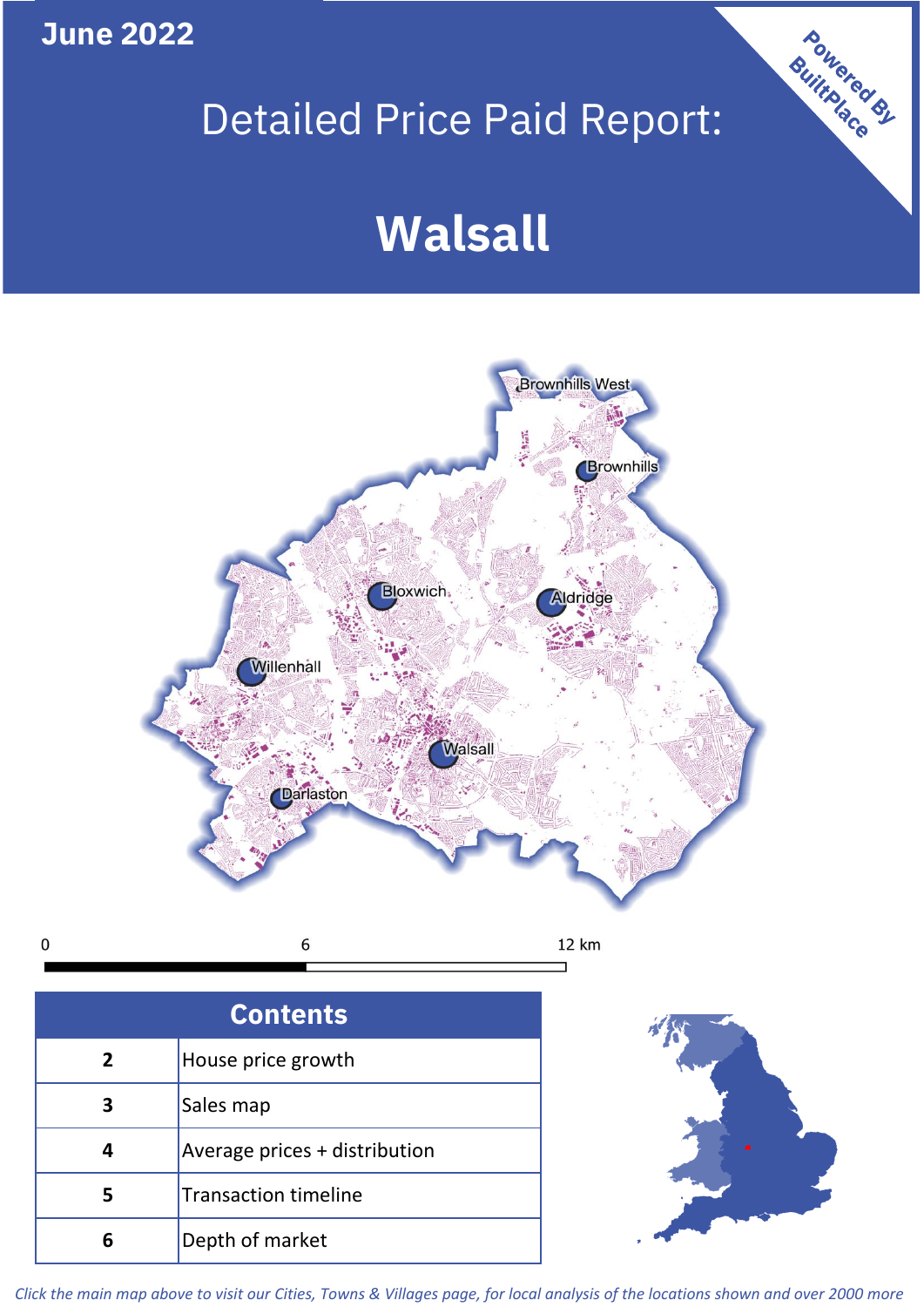### **Headline Data**

|                     | <b>Current level</b> | 3 month | <b>Annual</b> | 5 year  | 10 year |
|---------------------|----------------------|---------|---------------|---------|---------|
| <b>House prices</b> | £201,381             | 4.9%    | 9.3%          | 36.5%   | 67.8%   |
| <b>Transactions</b> | 3,137                | $-7.6%$ | 18.2%         | $-9.5%$ | 34.1%   |

# **House Price Growth (April 2022 data)**

#### *Annual Change in House Prices*



House prices in Walsall grew by 9.3% in the 12 months to April 2022 (based on 3-month smoothed data). By comparison national house prices grew by 10.7% and prices in the West Midlands grew by 10.9% over the same period.

Walsall house prices are now 39.6% above their previous peak in 2007, compared to +45.8% for the West Midlands and +52.9% across England.



#### *Year-To-Date Change in House Prices, December to April*

Local prices have grown by 5.2% in 2022 so far, compared to growth of 3.7% over the same period last year.

#### *Source: OS OpenData; UK House Price Index (Contains HM Land Registry data © Crown copyright)*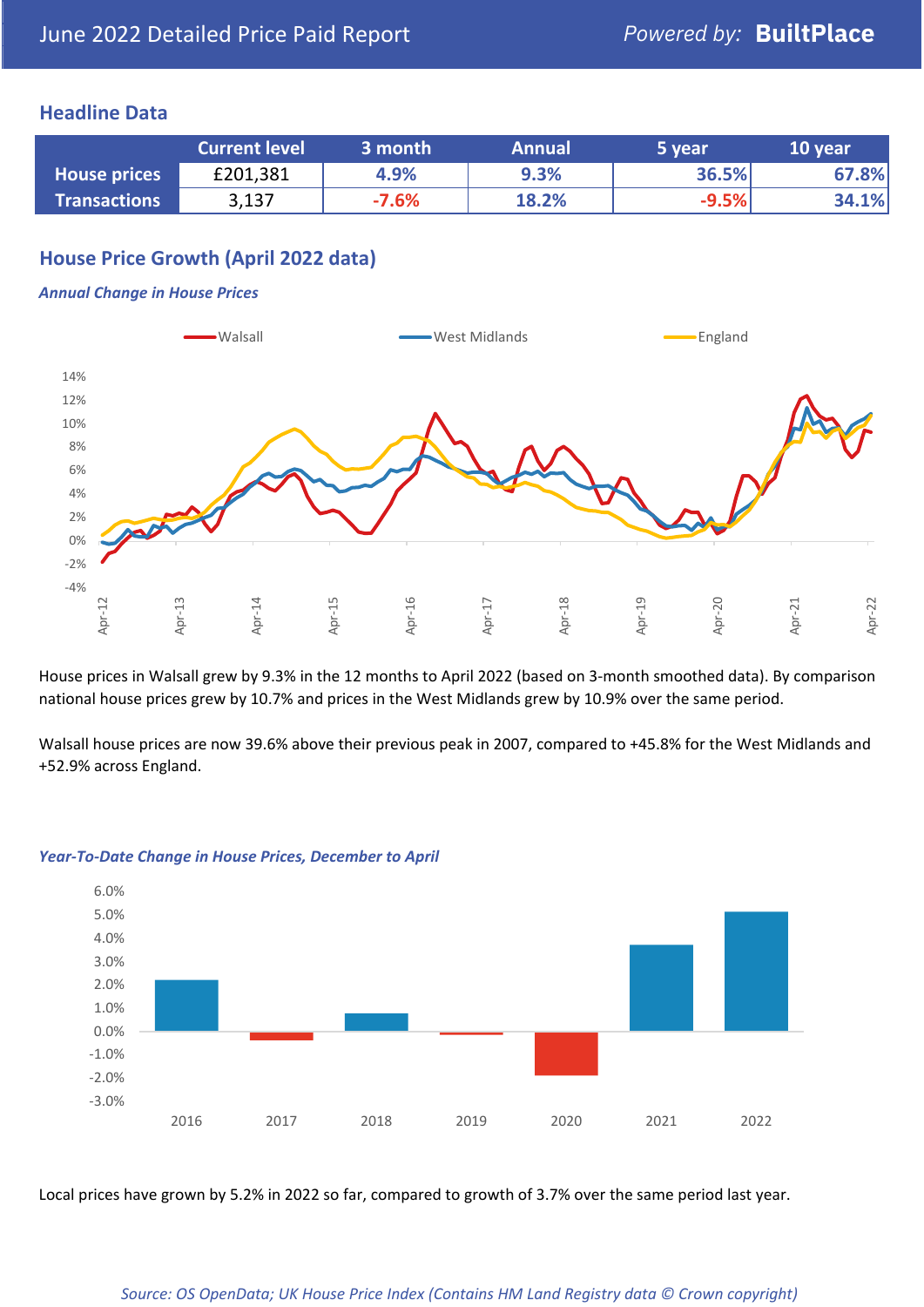# **House Price Map**

*12 months to April 2022*



*Each point is one postcode, coloured by the average value relative to all sales in this local authority (price bands are LA-specific quintiles).*

# **Map Key**

| Min      | Max      |                            |
|----------|----------|----------------------------|
| Up to    | £126,000 | 1st quintile / lowest 20%  |
| £126,000 | £161,000 | 2nd quintile               |
| £161,000 | £198,000 | 3rd quintile               |
| £198,000 | £278,000 | 4th quintile               |
| £278,000 | and over | 5th quintile / highest 20% |

*Source: OS OpenData; UK House Price Index (Contains HM Land Registry data © Crown copyright)*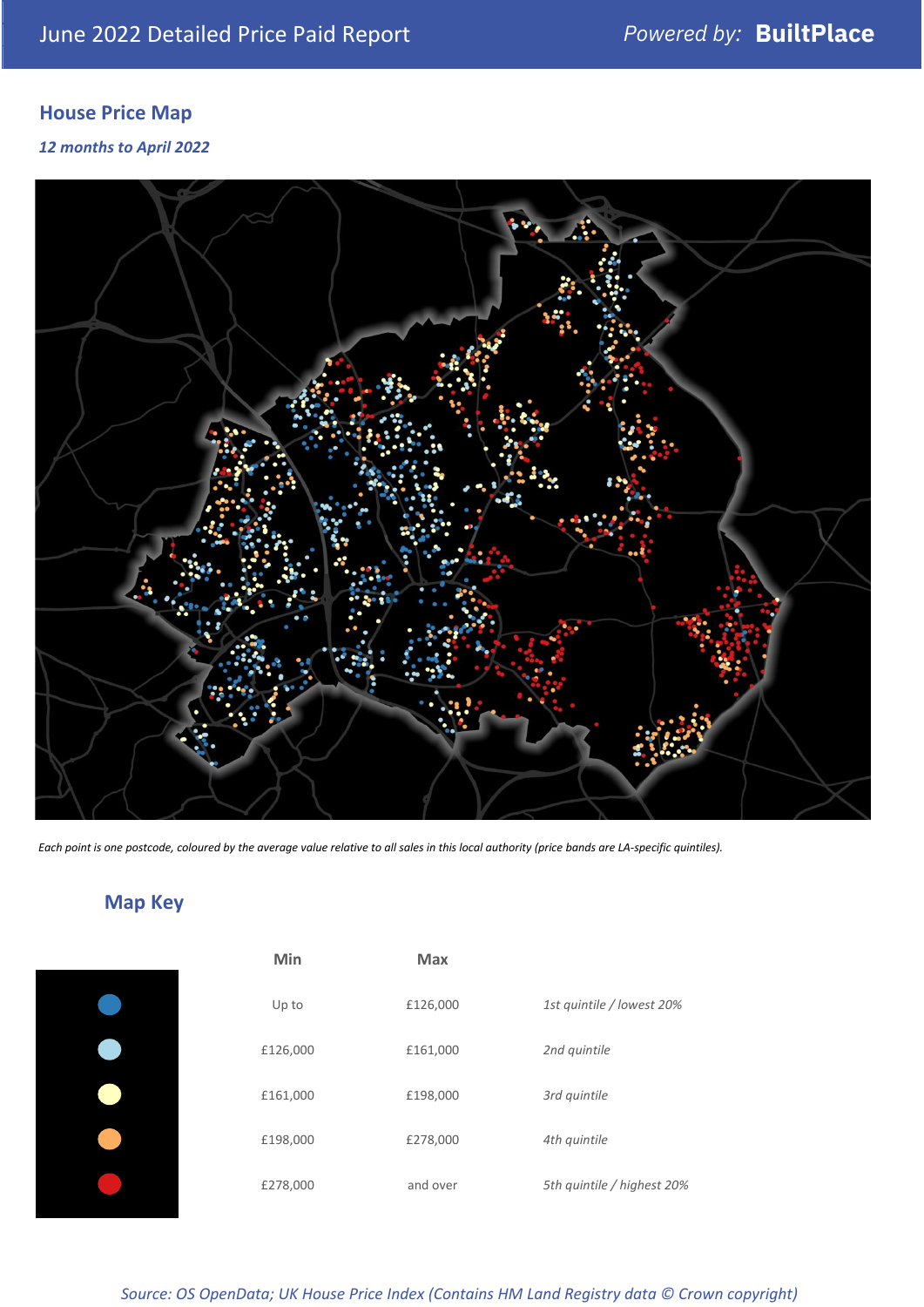# **Average House Price by Property Type**

#### *12 months to April 2022*



|                 | <b>New</b>           | <b>Second hand</b> |  |  |
|-----------------|----------------------|--------------------|--|--|
| <b>Flat</b>     | £104,574             | £109,568           |  |  |
| <b>Terraced</b> | No recorded<br>sales | £161,556           |  |  |
| Semi-detached   | £115,500             | £212,307           |  |  |
| <b>Detached</b> | No recorded<br>sales | £344,447           |  |  |

## **House Price Distribution by Year**

*All properties, by price band and calendar year (2020 = year to date)*

|                    | 1997 | 2002 | 2007 | 2012 | 2017 | 2019 | 2020 |
|--------------------|------|------|------|------|------|------|------|
| <b>Under £100k</b> | 91%  | 68%  | 26%  | 35%  | 20%  | 10%  | 9%   |
| £100-200k          | 8%   | 27%  | 58%  | 50%  | 55%  | 51%  | 55%  |
| £200-300k          | 0%   | 4%   | 12%  | 11%  | 18%  | 23%  | 21%  |
| £300-400k          | 0%   | 1%   | 3%   | 3%   | 4%   | 10%  | 10%  |
| £400-500k          | 0%   | 0%   | 1%   | 1%   | 2%   | 4%   | 3%   |
| <b>£500k-1m</b>    | 0%   | 0%   | 0%   | 0%   | 1%   | 2%   | 2%   |
| £1-2m              | 0%   | 0%   | 0%   | 0%   | 0%   | 0%   | 0%   |
| <b>Over £2m</b>    | 0%   | 0%   | 0%   | 0%   | 0%   | 0%   | 0%   |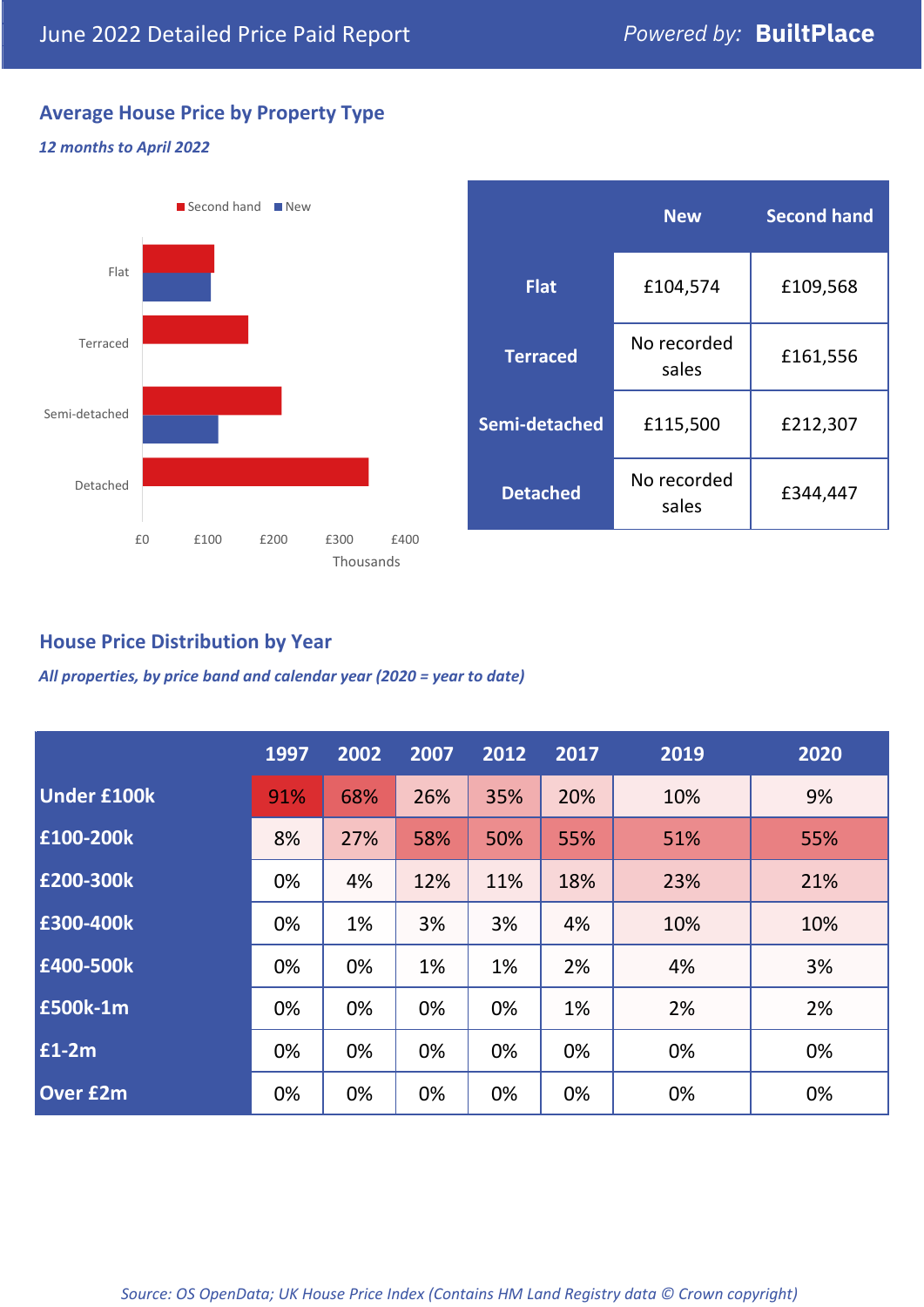# **Transactions (February 2022 data)**

*Annual Transactions, Indexed (2001-05 average = 100)*



There were 3,137 transactions in Walsall during the 12 months to February 2022. This is 73% of the average from 2001- 05 and suggests activity is below pre-downturn levels.

Transactions in Walsall have grown by 2.9% since 2014, compared to changes of -4.1% for West Midlands and -7.7% for England.



#### *Cash and New Build Sales as % of Total, by Year*

*Note: The data on this page EXCLUDES transactions identified as transfers under a power of sale/repossessions, buy-to-lets (where they can be identified by a mortgage), and transfers to non-private individuals - i.e. it comprises only Land Registry 'A' data.*